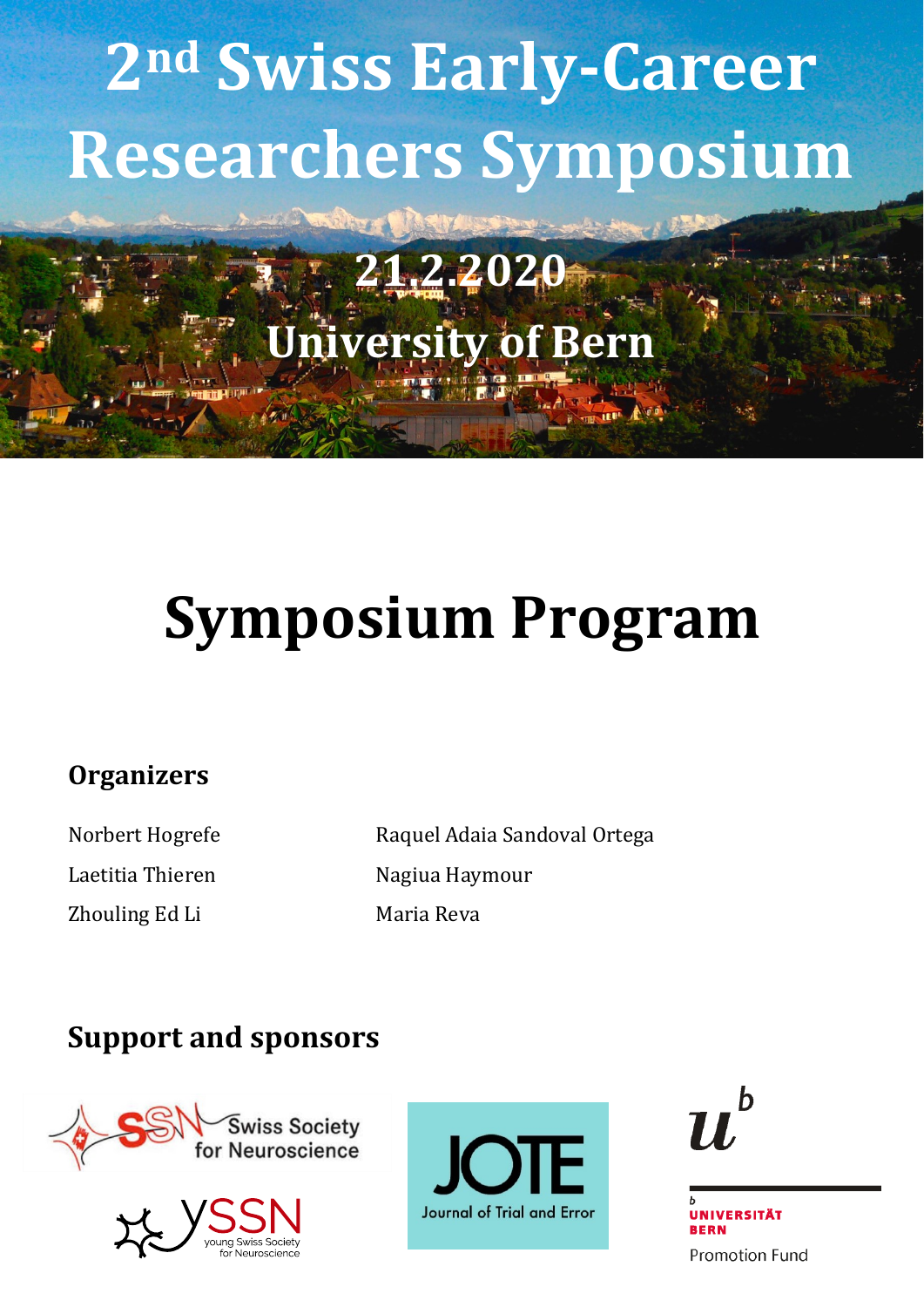#### **Program**

| From 08:30 on   |                 | Registration   |
|-----------------|-----------------|----------------|
| $09:00 - 09:15$ | Norbert Hogrefe | Opening remark |

#### **Keynote lecture**

| $09:15 - 10:15$ | <b>Dr. Marcus Stephenson-Jones</b> | Involvement of ventral pallidal |
|-----------------|------------------------------------|---------------------------------|
|                 | Sainsbury Wellcome Centre,         | neurons in reward seeking and   |
|                 | London, UK                         | punishment avoidance            |
| $10:15 - 10:45$ | Coffee Break                       |                                 |

#### **Morning session**

| $10:45 - 11:00$ | <b>Gwendolin Schoenfeld</b><br>University of Zürich (Group<br>Helmchen) | Reward-related functional changes in<br>tuft dendrites of L5 pyramidal<br>neurons in S1 during learning of a<br>tactile discrimination task |
|-----------------|-------------------------------------------------------------------------|---------------------------------------------------------------------------------------------------------------------------------------------|
| $11:00 - 11:15$ | Simon d'Aquin<br>FMI, Basel (Group Lüthi)                               | Compartment-specific plasticity in<br>the lateral amygdala during fear<br>learning                                                          |
| $11:15 - 11:30$ | <b>Michael Kintscher</b><br>EPFL (Group Schneggenburger)                | Antagonistic but coordinated action<br>of direct/indirect pathway medium<br>spiny neurons in learned fear                                   |
| $11:30 - 11:45$ | Silvia Monari<br>EPFL (Group Sandi)                                     | Fear extinction impairments in rats<br>selected for blunted glucocorticoid<br>responsiveness                                                |
| $11:45 - 12:00$ | Sebastian Krüttner<br>FMI, Basel (Group Caroni)                         | ASD-like behavioral phenotypes in<br>Shank3-/- mice reflect specific<br>deficits to engage to novelty                                       |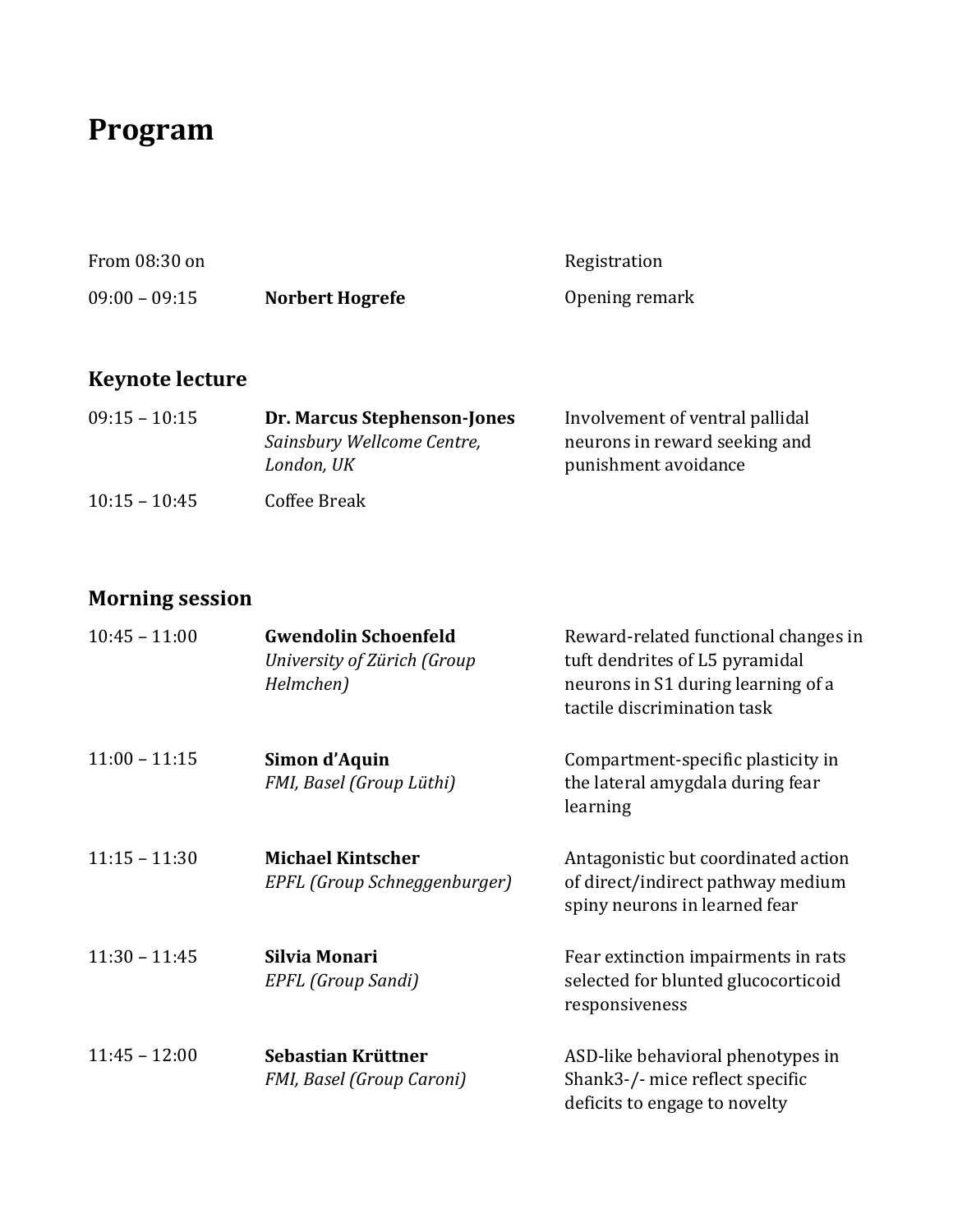| $12:00 - 12:15$ | Mario Acuña               |
|-----------------|---------------------------|
|                 | University of Bern (Group |
|                 | Nevian)                   |

Network dynamics in the Anterior Cingulate Cortex

#### **Special Topic**

| $12:15 - 12:25$ | Max Bautista Perpinyà | Journal of Trial and Error - Revising |
|-----------------|-----------------------|---------------------------------------|
|                 | Utrecht University    | Science in the Making                 |

#### **12:30 – 14:00 1st poster session and Lunch**

#### **Afternoon session**

| $14:00 - 14:15$ | <b>Clément Prévost-Solié</b><br>University of Geneva (Group<br>Bellone)               | Dissecting aspects of social<br>interaction encoded by Dopamine<br>neurons within the Ventral<br>Tegmental Area                                   |
|-----------------|---------------------------------------------------------------------------------------|---------------------------------------------------------------------------------------------------------------------------------------------------|
| $14:15 - 14:30$ | <b>Hazem Toutounji</b><br>University of Zürich and ETH<br>Zürich (Group Hahnloser)    | Inferring the subjective value of<br>juvenile zebra finch's own song<br>during motor learning                                                     |
| $14:30 - 14:45$ | <b>Basil Preisig</b><br>University of Zürich (Group<br>Hervais-Adelman)               | Modulating interhemispheric<br>functional connectivity during<br>auditory speech perception                                                       |
| $14:45 - 15:00$ | <b>Guiseppe Zito</b><br>Hôpitaux Universitaires La Pitié<br>salpêtrière (Group Worbe) | Modulation of the sense of agency in<br>functional neurological disorders<br>using non-invasive brain stimulation.<br>A multimodal fMRI-TMS study |
| $15:00 - 15:15$ | Marc Grau Leguia<br>University of Bern (Group Baud)                                   | Chronotypes in focal epilepsy                                                                                                                     |